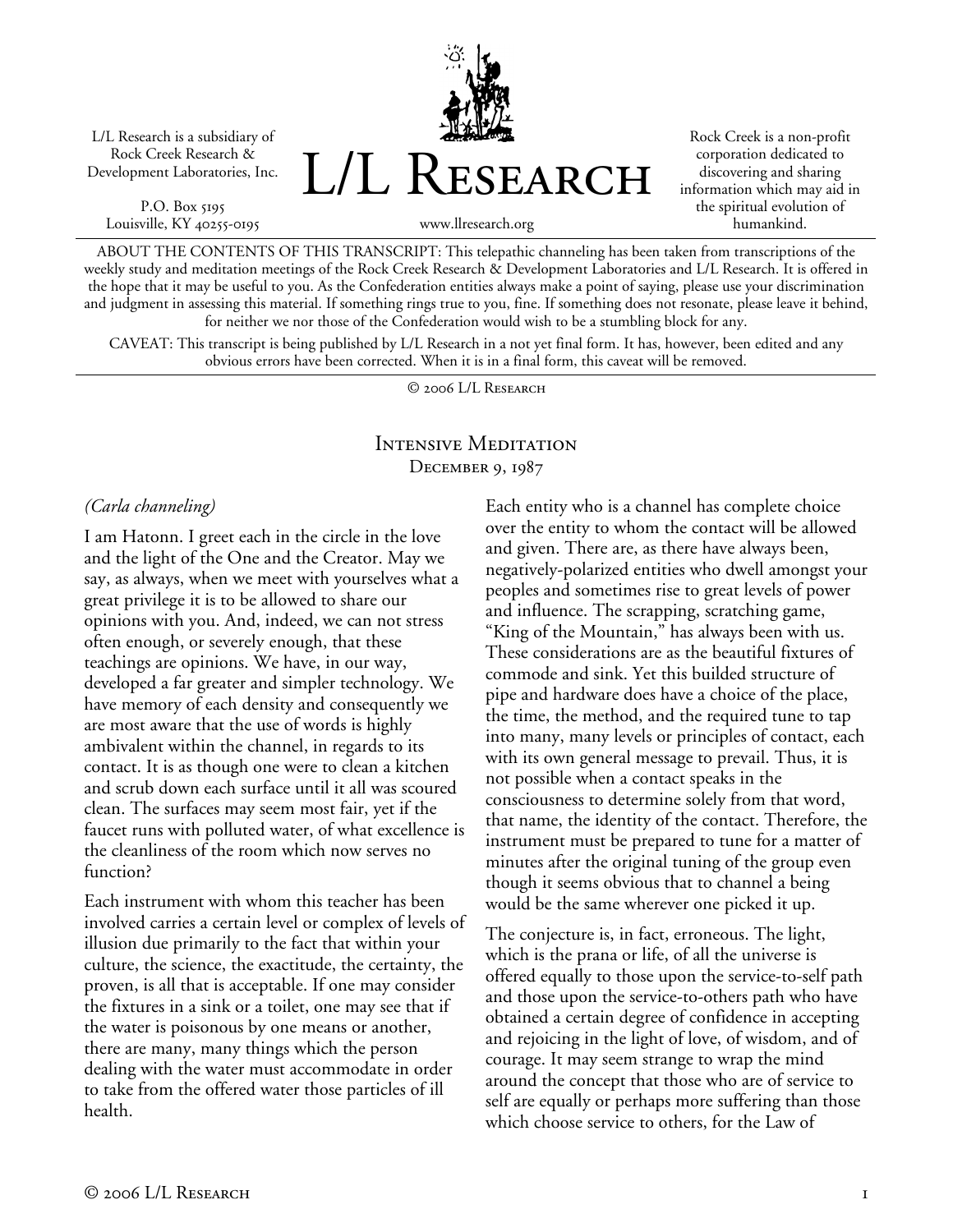Reflection requires that you shall be treated as you treat those about you, with the exception, of course, of those times when the balance betwixt two entities has lasted for several lifetimes. For souls who have been with each other repeatedly it is always the constant feeling of déja vu.

Yet, each of you is here this evening to attempt to learn better how to share that which some call philosophy and others call psychology with you. Let us speak for a moment about the concept of the "magical personality." This instrument would prefer to call it "spiritual personality," however, we feel that our nomenclature is more accurate. We have endeavored to offer to the new instrument a framework within which the instrument may learn to be more and more aware of the small voice that speaks in silence, as your Holy Bible puts it. In many cases it is a still, small voice and not that easily recognized. The first great challenge of the new instrument is its ability to challenge successfully and to be exercised by whatever speaking is required. The student who does not listen to the warnings can—we correct this instrument—concerning channeling by itself. There are grave difficulties at least in potential.

May we say that we are having some difficulty with this contact as this instrument has some internal difficulties due to the ingestion of the many pills that was needed at this time. We are sorry for those lapses whereby this instrument must need to remain silent and wait. This indeed is another lesson which we hoped to offer to the new instrument. That is, the waiting with calm.

Let us look for a moment at the life pattern which is the macrocosm of which the learning to channel is a fairly elegant analogy. The …

We must pause and return.

#### *(Pause)*

I am Hatonn. We shall continue, in love and life. Within the channeling framework, the entity must learn to deal with the heart of those entities that speak invisibly for the most part. In the life experience as a whole, this is also true. The waiting, watching, meditating, and praying may seem to be the throwing of good water into the field. It is not wasted, it is only changed. And this is what we hope when we work with new instruments. That is, that they may become those who recognize within themselves a balanced, hollow place wherein the self is safe, and from the position of unassailable faith and commitment may, indeed, deal with any entity, whether it be a man, beast, bird or thought form.

Sometimes, as in this evening, the contact comes and goes, just as in some days in the existence of the life pattern the general feeling at the end of such a day is that which is known to your baseball fans as, "I should have stayed in bed." See yourself as a person who believes passionately and as an advocate in the greatest highest principle which is possible at this time within your mind and heart. It may not be something so easily spoken as the challenge in the name of Jesus Christ. Yet, we suggest that those who find the face of God in nature or in any other way, position that self so that out of the center of that commitment and passion for life and love, the vibration most desired shall come. The contact shall come. And when all the challenges are done, the instrument's work is basically done, for the rest of the channeling of concepts is what one may call an intuitive rather than a rational process, whereby the instrument feels certain feelings and is able to express, in an acceptable way, the intense emotions of the spiritual search.

One cannot be inspired by one's own shoddy workmanship. If it is not important to any other in the world, as you quaintly put it, it is ultimately important to the channel. It is difficult to know how to help your peoples. It is difficult to see what one person can do, and part of what the new instrument is going through in determining that for which he would die and that for which he shall live. This is a difficult patch of road for one who has always felt himself to be an observer, an anthropologist gazing at the natives. We do not say that there is not some merit in this attitude in terms of accuracy of perception. But, rather, we suggest that one view all those who one may serve as equally worthy of service.

The straying from the challenging process almost always turns the group responsible for this contact gradually into a point from which they cannot recover, for it is the favorite tactic of negativelyoriented entities, within your sphere, to wait for times of despair and the dark feelings of defeat in one project or another, in order to lay claim to a portion of that mind and heart. Each time that there is the deviation from a basic desire to be of good will, to be of service …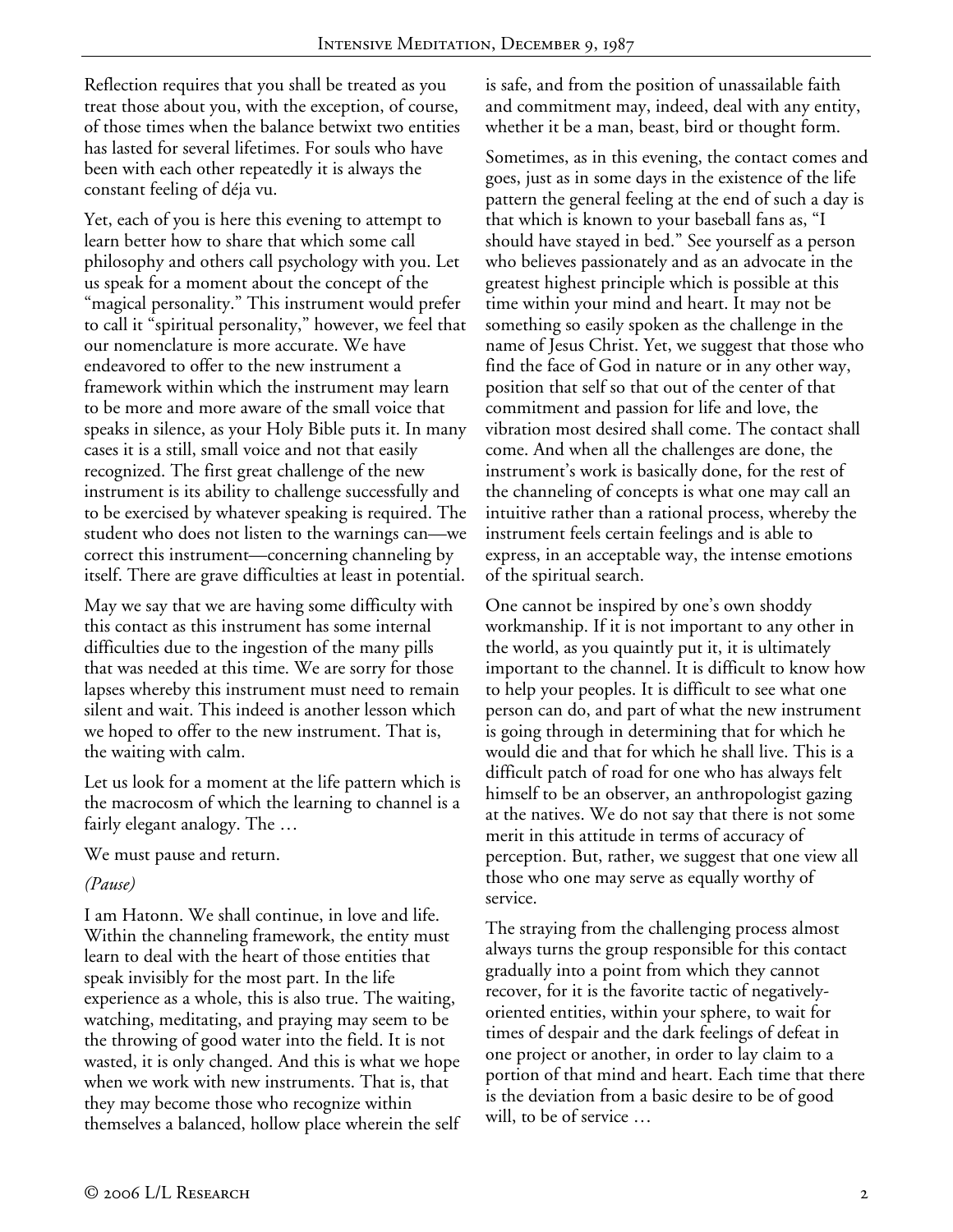We must pause. Please forgive us. I am Hatonn, and we find that this instrument is fatigued enough that we would transfer to the one known as D. I am Hatonn.

#### *(D channeling)*

I am Hatonn, and I am with this instrument. It is with some difficulty that the parameters of the challenging process are learned. When one views the challenge as a negative act, an act of repulsion of outside influence, it becomes hard to accept the benign influence until a great deal of experience has brought familiarity with subtleties of vibration of that influence or entity. We would recommend that the instrument begin to make note in a more or less objective fashion with perceptions that are encountered at the point of first contact, a cataloguing of these perceptions, the heightened ability to identify each identity upon its later contacts as well as providing a wider spectrum within which positively polarized energies can be perceived and identified, so that even strange, or should we say, unfamiliar contacts may be accomplished with confidence because of their fitting within previously established framework.

## *(Carla channeling)*

I am Hatonn. I am again with this instrument briefly. To conclude. The flow of information is a part of love, of light, as you perceive it. Just as there are varying degrees of colors and so forth of illumination, so too there are those [who] use the same light. One, for service to others; the other, as service to self. As each, shall we say, soldier upon the plain of Armageddon is matched by the negative polarization of that warrior, so too is there what could be called a loyal opposition of service to self which is aware of and attempts to alter communications received. The conscious, awakened mind is not capable of discerning betwixt two voices, both of which who say, "I am Hatonn." Yet there cannot be two of Hatonn, for ours, like many others, is a social memory complex, and one could not defy the consensus without removing the entire population which we bring to this work for healing work before we come back at all.

We believe it to be true that service to others shall prevail, and we have seen in our teacher's eyes the certainty of that truth. Yet we know, also, that in a world where children are hungry, the positivelyoriented and trained vocal channel may be of

inestimable value. This service is very hard work. It is intense and concentrative, and while this particular instrument at this particular time is not becoming fatigued because of the contact, nevertheless, may we say that …

### *(Side one of tape ends.)*

## *(Carla channeling)*

… some altercation of personality in the direction of dilapidation inwardly frequently occurs. We very much hope that each new instrument that may see or may hear these words be aware that there is the cosmic battle, shall we say, of fourth-density beings which have not gotten into focus the face of the Creator within each of their brothers, thus they call them enemies.

We ask those present to consider carefully the desire to channel as a priestly avocation. We ask the instrument to consider carefully and, above all, to keep question of what concept or complex of concepts contains the limitless ideal for which you live and for which, if pressed, you would die. Within some entities the face of God resides upon the face of the child, the beloved. In a more spiritualized sense we hope that each will treat the child which is growing in knowledge of service to others with the same tender care that the one known as Jesus received, albeit difficult circumstances, in a cow barn, in the middle of a snow storm. This is, of course, recorded to your accounts within your Holy Bible.

May you be the best you can. Relax into the web of love which connects you to all in the universe, which is closer to you than your breath, and be careful of whom you seek, for though the Creator [is] all, yet the distortions are many. And although we are distorted, yet it is true to our best belief that we attempt to safeguard the vocal instruments of our message and are successful in the most part in doing so.

We would at this time transfer the contact to the one known as Jim. I thank this instrument for operating under somewhat adverse circumstances, and would wish to make one point in comment, that being that this instrument we now use might well consider carefully the process whereby the tension could be released from the system, whereby the worry can be released from the mind, whereby the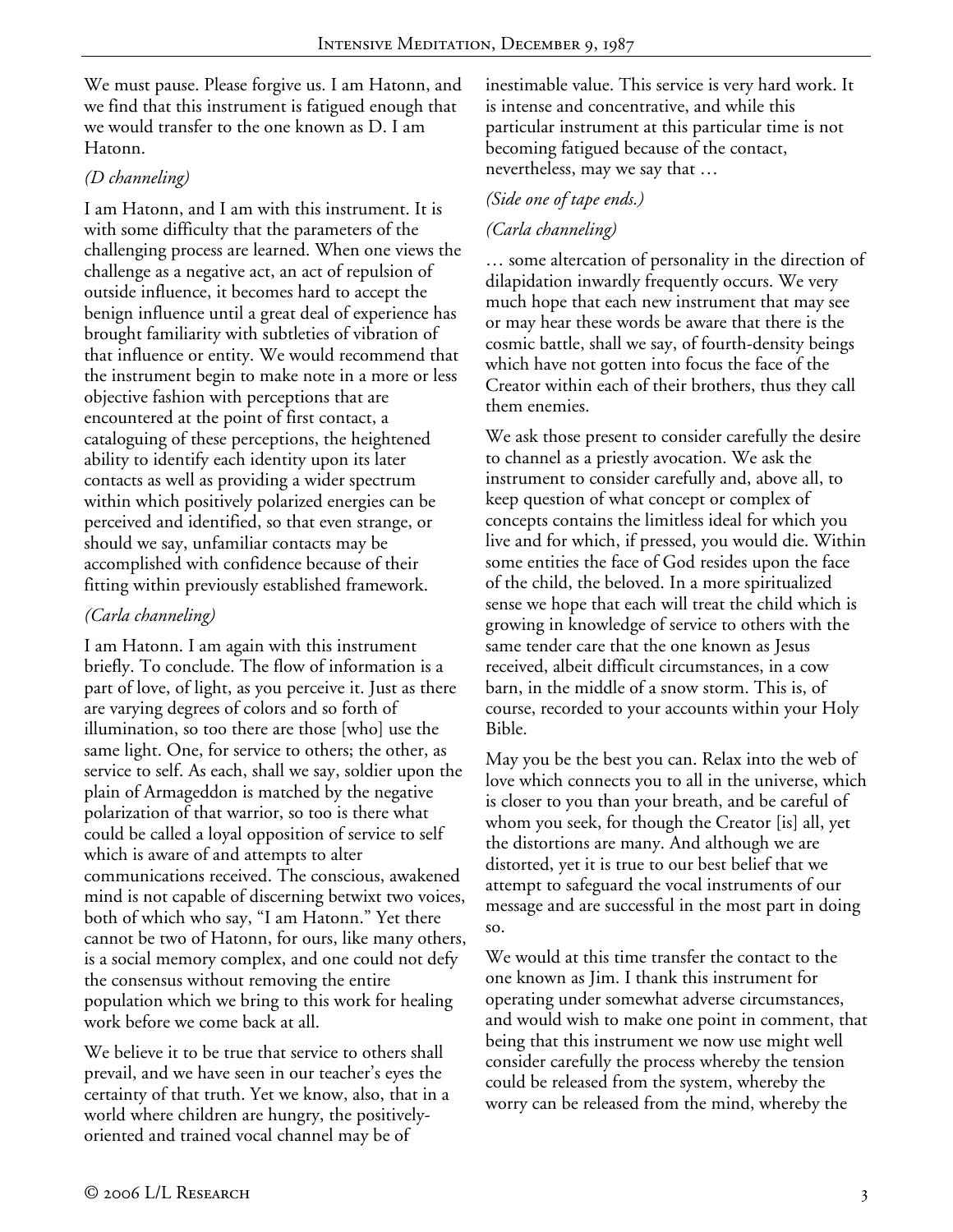heartache can be relieved. This said, we shall transfer to the one who is Jim. I am Hatonn.

# *(Jim channeling)*

I am Hatonn. Greetings again in love and light. At this time we are privileged to have the opportunity to speak to those queries which may yet remain upon the minds present and we would seek to fulfill the opportunity to the best of our ability while reminding each that we do not operate *(inaudible)*, yet what we offer we offer in joy. Is there a query to which we may speak at this time?

**D:** I felt tonight that I was initially channeling at rather a low level and so much from my own thoughts that I really felt reluctant to trust, again, what I was saying as being accurate. Could you comment on that aspect of this night, at this point?

I am Hatonn. We have another opinion, my brother, and that is that the effort which you expended this evening was one which was focused on very carefully and which you carried out with a diligence that has exceeded that of your previous attempts. We are aware that you are yet quite uncomfortable with various portions of the process and are not yet come into your own ability to receive those thoughts which we send and to transmit them in a faithful manner. Yet, we may assure you that your diligence has provided a progress which it is a pleasure to note.

We suggest that the future attempts contain this same diligence and focus of attention along with the growing ability to set aside the mental concerns and attempts to analyze, for it is this characteristic of all new instruments to analyze the contact as it is ongoing which, in most cases, causes the eventual cessation or delusion of the contact due to the loss of concentration.

Thus, we again encourage you, my brother, to continue apace and be at peace in your own mind for the progress you have shown is commendable, and we expect this to grow into the art of serving as a vocal instrument will continue.

May we speak on any other subject?

**D:** Well, having spoken about the middle, I would like to address the beginning and the end, the point of contact itself and the challenging process and the difficulty of that. Can you speak to that process as it occurred without my being more specific about how it seemed to occur from my perspective?

I am Hatonn. As you become more decided, shall we say, and choose those qualities or that quality around which your life moves in harmony most profoundly, and adopt those qualities in a conscious fashion as that standard by which you ask or challenge each contact you meet, you will discover that the experience of initiating the contact and of being assured that that which you perceive is indeed that which awaits your perception; you will grow with the confidence that the process is beginning as it should. The ability to place the full force of the self in a chosen mode or focus according to that which is most important to your seeking will give you the firm ground upon which to stand as you offer the challenge, as you perceive the contact, and as you relay those concepts which are given to you.

May we speak in any other fashion, my brother?

**D:** I tried tonight, I think more successfully than usual, when I became physically tense, to relax, and as I did I felt an opening of the mind as well but towards the end of the contact after just those two or three sentences that I spoke. When I did this I had a feeling of great expansiveness and contact but without concept, without communication on a conceptual level. I was so confident of that feeling of contact that I was somewhat surprised when you began again to speak through Carla. Can you comment on this, on what I might have been in contact with or experiencing?

I am Hatonn. The state of mind that is achieved in the meditative practice is one which may be likened unto the carrier wave of one of your radio stations. Upon this wave may be placed information. When the instrument achieves this state for the first time in an obvious sense, as you have described, it is usually an all-engulfing experience. It is sometimes difficult for the continued transmission of thoughts especially for the new instrument which oftentimes will wander a bit within the parameters of the carrier wave and will need to be brought back, shall we say, by the transfer of the contact, if there is an instrument experienced enough to perceive this situation. The new instrument will then note that it has stepped into the river or the flow of information and will then be able to recognize this state and work with it in a more focused manner, shall we say, as the experience is gained.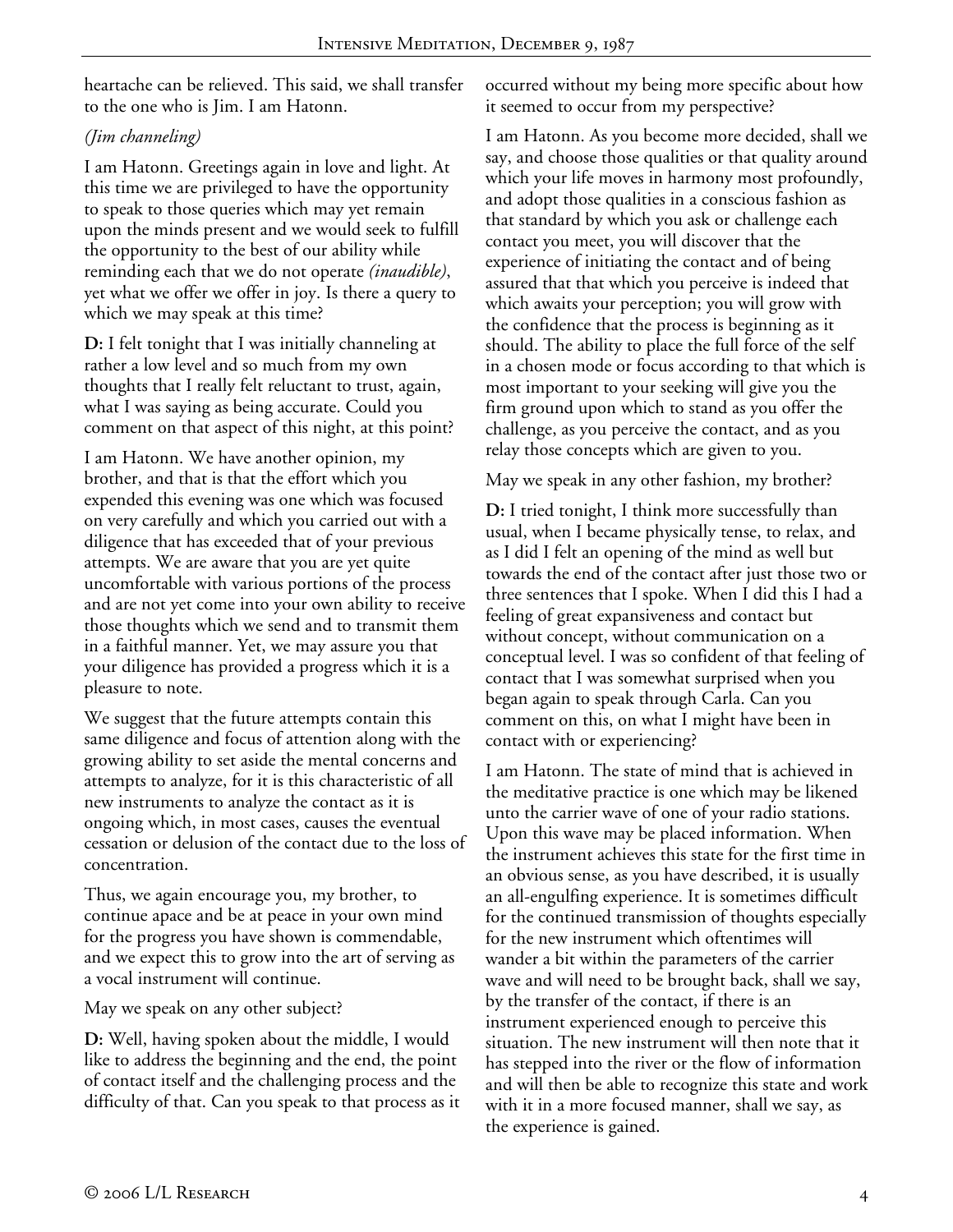May we speak further, my brother?

**D:** It was quite sometime before I felt this feeling dissolve. Is it something that—is it a state which to be in has a beneficial effect as far as governing building the ability to establish a strong contact or is it better to be more diligent and more controlled when that occurs and try speaking about this early stage of development and still try to focus?

I am Hatonn. There is great benefit to the conscious self when this state is contacted for the practice of meditation which allows the entity to enter this state. It is one which builds a bridge between the conscious self and a greater portion of the self which may be more or less informed by the higher self and the increasingly coherent and integral magical personality. Thus, the conscious self, during these times of meditation within this state of consciousness, is being nourished by the qualities of the greater being.

The attempt to be of service as a vocal instrument may be aided by the utilization of this state of consciousness to receive as the least distorted fashion as possible, information transmitted from sources outside the conscious mind. However, in the initial experiences of this state of consciousness, the ability to serve as a vocal instrument is determined by the experience that the new instrument has in focusing its attention within this state and perceiving those thoughts transmitted to it while refusing the temptation to analyze the thoughts, and at the same time refusing the temptation to, shall we say, float hither and yon within the most pleasant confines of this state of consciousness.

Thus, there is a balance as the new instrument seeks which attempts to move equally between the conscious mind and its activity and the subconscious mind and its inactivity. What the new instrument and any instrument seeks is the expression of energy or activity in a manner which is informed by the subconscious mind or sources acting through the subconscious mind in a manner which may be perceived and transmitted, then, in a more conscious sense.

May we speak further, my brother?

**D:** It sounds like you are, in a sense, suggesting that in meditation this state might be one in which you would—let me put it this way. In meditation it might be okay to somewhat dissolve into this state

and go with it, whereas when attempting to channel, it's necessary to maintain a focus of *(inaudible)* communication. Is that what you are saying?

I am Hatonn, and this is basically correct, my brother, for the experience of this state is that which may be harnessed, shall we say, by the one who seeks to serve as a vocal instrument, rather than the simple enjoying of this state. It is utilized in a manner which is hopefully of service to others.

May we speak further, my brother?

**D:** Just a quick and rather pointed question. At the point of which this occurred this evening, were you aware of my state and what I was experiencing or do you become aware of it by my describing it and asking about it?

I am Hatonn. In most instances we are not aware of the details of the instrument's mental contents, shall we say. We are more aware of the balances that are being achieved by the effort of the instrument and our own effort as well. If we so desire and see the need to become informed as to the specific details of an instrument's mental workings that may be influencing its ability to serve as a vocal instrument we may do so if we are asked and if the response does not impinge upon a free will. However, for the most part we choose to ignore the detailed or specific reasons for certain mental qualities while a contact has been established and choose rather to focus upon the blending of energies which we are attempting with the instrument.

May we speak further, my brother?

**D:** No, thank you very much.

I am Hatonn, and we thank you, my brother. Is there another query at this time?

**Carla:** I have just one. I experienced a complete mental blockage several times during the transmission and actually had no idea what they were talking about, most of the time, because I kept going out and then coming back in. I wondered there are various possibilities when that happens. The possibilities range from going to sleep or in trance, which I don't think I can do; just being a bad channeler; not keeping my mind on the game; what else? Anyway, are any assortment of things responsible for this fading out? Because I've had this happen *(inaudible)* before. It could be pills, too. I've taken some pills for the session. Could you comment